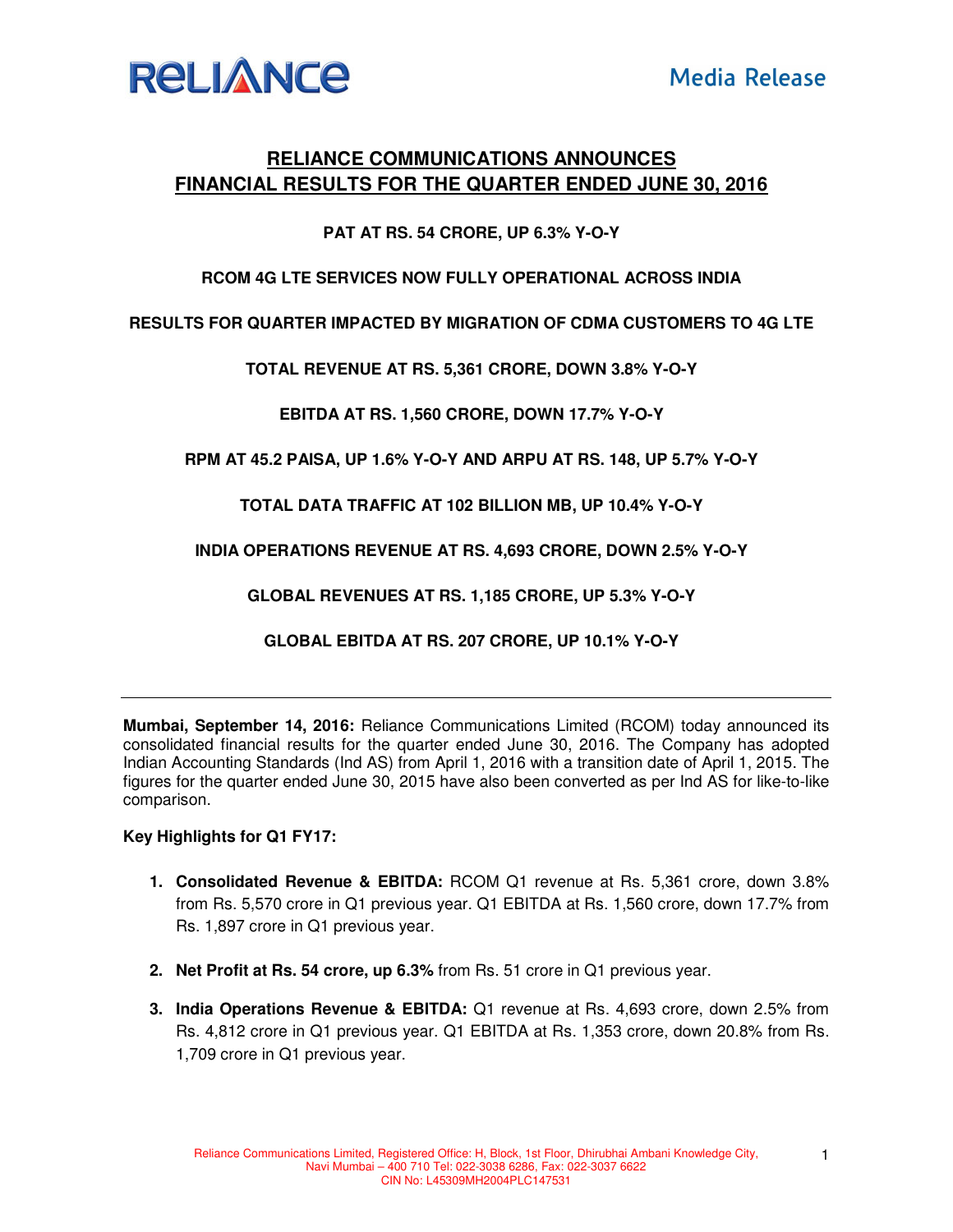

- **4. Global Operations Revenue & EBITDA**: Q1 Revenues at Rs. 1,185 crore, up by 5.3% from Rs. 1,125 crore in Q1 previous year. Q1 EBITDA at Rs. 207 crore, up 10.1% from Rs. 188 crore in Q1 previous year.
- **5. Key Performance Indicators (KPIs):** 
	- **a. RPM:** RPM at 45.2 paisa, up 1.6% Y-O-Y
	- **b. MOU:** Total MOU at 100 billion, down 4.8% Y-O-Y
	- **c. ARPU:** ARPU at Rs. 148, up 5.7% Y-O-Y
	- **d. Data Customers:** The total data customer base has grown 9.9% Y-o-Y to 38.9 million including 25.4 million 3G/4G customers in Q1.
	- **e. Data Traffic:** The total data traffic at 102 billion MB is up 10.4% Y-o-Y. The traffic has increased due to increase in data subscribers.
- **6. Key Developments:** 
	- **a. Launched MoviNet Data Plan for Movies, Music, and Internet:** MoviNet Pack is a move towards a Content-led data strategy. The composite pack bundles any-use data quota along with subscription-free access to an entertainment-on-demand library of 8,000 movies, 50,000 Music Videos and 35 lakh Sound Tracks, virtually bringing Multiplex-on-Mobile. The core objective of the product is to drive ARPU upgrade by driving migration from relatively lower ARPU data plans to higher ARPU MoviNet plans. At same time customers consuming content on MoviNet have been seen to increase their recharge frequency.
	- **b. Launched the NightOut Data Pack for Night Data Users:** NightOut Pack is targeted towards Night Data User community, those who mainly browse during night hours. With NightOut pack, a customer can enjoy 1GB Mobile Internet Data @ Rs.35 for immediate night from 12 midnight to 6 am. There are two variants of the Pack - Plain Night Data Quota Pack and Night Data Quota plus Unlimited OnNet calling at night. This is a super proposition for customers who watch videos at night and for offline viewing of YouTube videos.
	- **c. Leveraging IPL for Driving VAS**: "Commentary Mike Aapko Jeetayega Bike" was an IVR based cricket contest launched around IPL on 8th April'16 to 29th May'16, where customers could listen to cricket commentary, match trivia and received match schedules and scores over SMS on subscription of content pack. Participating customers also got an opportunity to win Motor Bike, Smartphones & Daily recharges.
	- **d. Engaging customers around World Music Festival:** "World Music Festival" was an IVR based Music contest launched on 15th June'16 to 15th July'16, where customers could listen to Music genres across Romantic, Dance & Hit bollywood songs, and get an opportunity to win daily recharges.
	- **e. Leveraging festivals: Ramadan Portal:** 'Ramadan Portal' designed around month long holy period of Ramadan (7th June'16 to 5th July'16) gave customers access to Ramadan content over IVR / SMS & WAP platform. By calling IVR 58800786 customers had an option to listen to live audio feed from Mahim Dargah, Haji Ali Dargah, Ajmer Sharif Dargah and could listen to Naat , Duaaien, Qawwali, Sufi, Quran.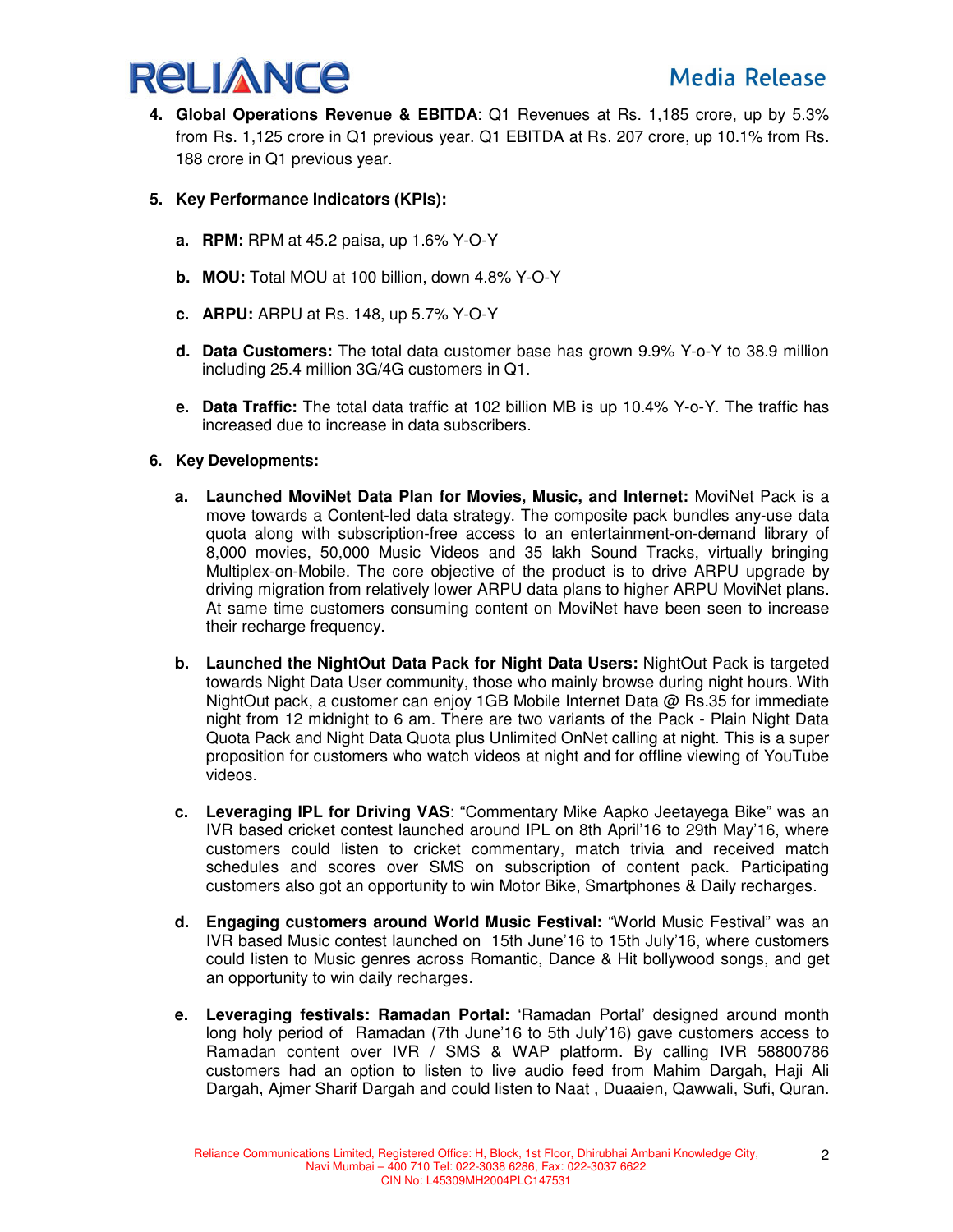

In WAP customers could watch live streaming from Haji Ali and Mahim Dargah and also download Videos, Music and Imagery on Ramadan.

- **f. Reliance Communications (RCOM) & Global Cloud Xchange (GCX) Deliver First "Make in India" Content Delivery Network:** RCOM & GCX announced the deployment of Fast Edge, the country's first "Make in India" Content Delivery Network (CDN), which comprises a Content Delivery Network of content caches around the edge of Reliance's Indian network, connecting back to 9 state-of-the-art Tier III+ data centers in Mumbai, Bangalore, Chennai and Hyderabad. The content caches, in turn, are seamlessly connected onward to our network of data centers situated in key hubs along the Emerging Markets Corridor, all interconnected by our wholly owned global subsea fiber network.
- **g. RCOM & GCX Launch Global Software-Defined Wide Area Network (SD WAN) Solution for Enterprises:** RCOM & GCX launched CLOUD X WAN – a global SD WAN Solution for Enterprises. Cloud X WAN, the latest addition to the CLOUD X portfolio, is a Cloud-centric network platform designed to help overcome many of the challenges facing today's global enterprise networks, offering an affordable solution which embraces flexibility, scalability and enhanced security. Cloud X WAN is an evolution of GCX's existing hybrid WAN service which already connects more than 20,000 locations to a global MPLS network via the Internet.
- **h. GCX was named "Best Managed Services Provider by Telecom Asia":** GCX was named "Best Managed Services Provider by Telecom Asia". Now in its 19th year, the Telecom Asia Awards are the region's longest-running and most prestigious telecom industry awards which recognizes outstanding performance by service providers and industry executives. According to Editor-in-Chief John Tanner, "GCX ticks many of the important boxes in terms of network, services and reach, but what sets GCX apart for this award is its customer-centric vision of the network's key role in the cloud-based digital future".
- **i. GCX has partnered with Cornell University's Electrical and Computer Engineering Department for deploying and testing the new traffic control solutions:** Global Cloud Xchange announced a partnership with Cornell University's Electrical and Computer Engineering Department to test and implement a breakthrough technology for dynamic, optimal routing, providing Cornell with a live production environment for deploying and testing the new traffic control solutions. The environment includes the GCX Cloud X nodes and Layer 2 / Layer 3 networks across multiple locations in North America, Europe, and Asia. The virtual machines at each of the cloud nodes are fully interconnected via the GCX network.

#### **About Reliance Communications**

Reliance Communications Limited founded by the late Shri Dhirubhai H Ambani (1932-2002) is the flagship company of the Reliance Group. The Reliance Group currently has a net worth in excess of Rs. 100,840 crore (US \$15.2 billion), cash flows of over Rs 11,300 crore (US \$1.7 billion) and net profit of over Rs 5,100 crore (US\$ 0.8 billion).

Reliance Communications is India's foremost and truly integrated telecommunications service provider. The Company has a customer base of over 107 million including over 2.6 million individual overseas retail customers. Reliance Communications corporate clientele includes over 39,000 Indian and multinational corporations including small and medium enterprises and over 290 global, regional and domestic carriers.

Reliance Communications has established a pan-India, next generation, integrated (wireless and wireline), convergent (voice, data and video) digital network that is capable of supporting best-of-class services spanning the entire communications value chain, covering over 21,000 cities and towns and over 400,000 villages. Reliance Communications owns and operates the world's largest next generation IP enabled connectivity infrastructure, comprising over 280,000 kilometers of fibre optic cable systems in India, USA, Europe, Middle East and the Asia-Pacific region.